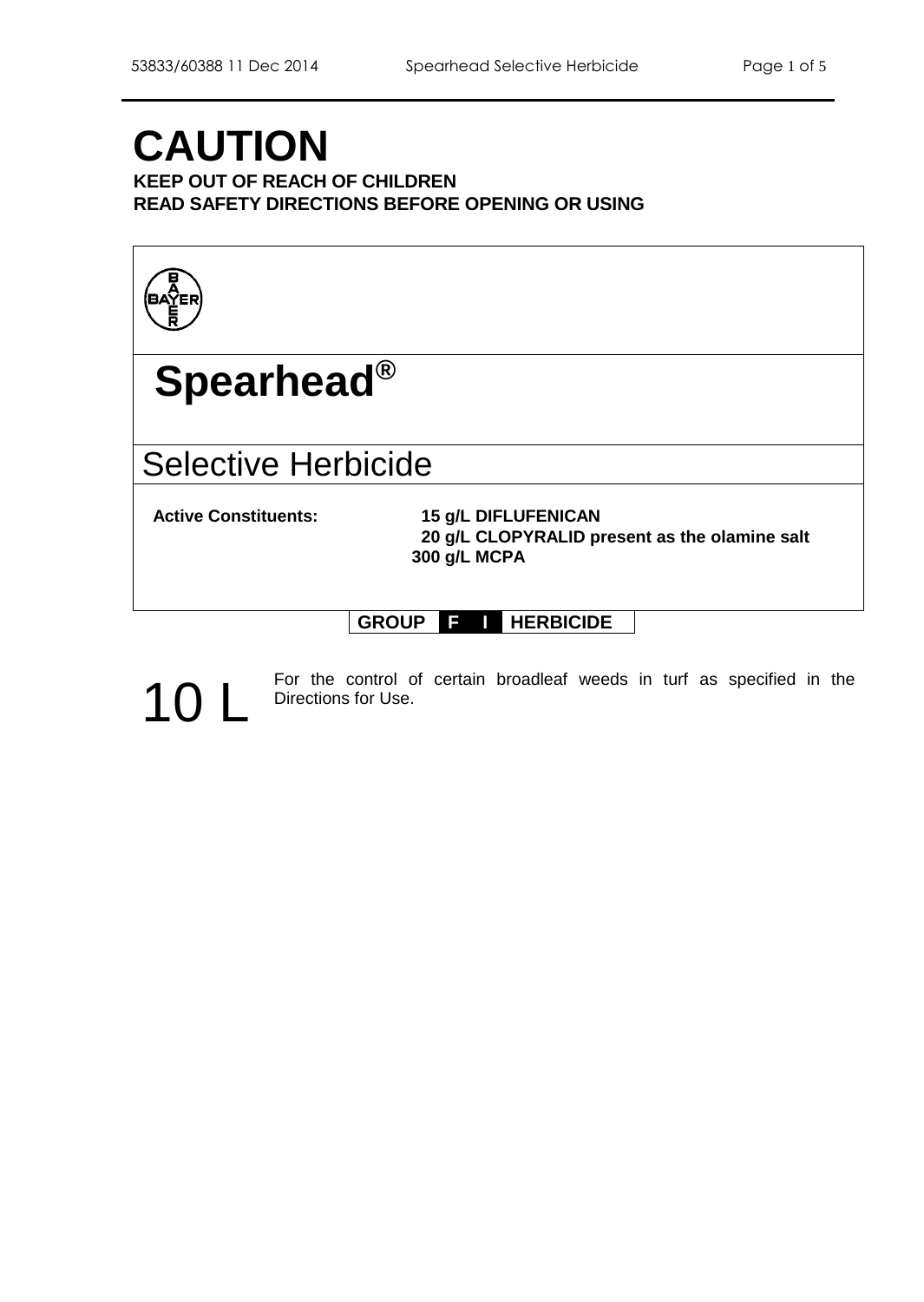#### **DIRECTIONS FOR USE**

#### **Restraints**

**DO NOT APPLY if weeds or turf are under stress or when frosts are imminent DO NOT USE if rain is expected within 4 hours.**

**DO NOT USE on bent grass or winter grass golf and bowling greens.**

| <b>Situation</b> | <b>Weeds Controlled</b>    |                        | Rate      | <b>Critical Comments</b>            |
|------------------|----------------------------|------------------------|-----------|-------------------------------------|
| Turf             | Broadleaf weeds including; |                        |           | Apply to actively growing weeds.    |
|                  | <b>White Clover</b>        | (Trifolium repens)     | 5<br>in   |                                     |
|                  | <b>Plantain</b>            | (Plantago lanceolata)  | 200-500 L | Transient discolouration<br>may     |
|                  | Capeweed                   | (Arctotheca calendula) | water/ha  | occur on kikuyu and carpet grass    |
|                  | Cat's ear                  | (Hypochoeris radicata) |           | and Queensland blue couch.          |
|                  | Bin-dii (Jo-Jo,            | (Soliva sessilis)      |           | Varietal differences in certain     |
|                  | Onehunga)                  |                        |           | buffalo grasses (eg. ST85) may      |
|                  | Cudweed                    | (Gnaphalium spp.)      |           | produce<br>more<br>pronounced       |
|                  | Creeping oxalis            | (Oxalis corniculata)   |           | effects and it is recommended       |
|                  |                            |                        |           | that small areas be tested for turf |
|                  |                            |                        |           | safety<br>before<br>large-scale     |
|                  |                            |                        |           | application occurs.                 |
|                  |                            |                        |           | Avoid<br>exceeding<br>application   |
|                  |                            |                        |           | through<br>overlapping<br>rates     |
|                  |                            |                        |           | sprayed areas.                      |
|                  |                            |                        |           |                                     |
|                  |                            |                        |           | Use a surfactant for difficult to   |
|                  |                            |                        |           | wet weeds.                          |

**NOT TO BE USED FOR ANY PURPOSE OR IN ANY MANNER CONTRARY TO THIS LABEL UNLESS AUTHORISED UNDER APPROPRIATE LEGISLATION.**

#### **GENERAL INSTRUCTIONS**

For best results the turf and weeds should be actively growing at the time of treatment. Complete weed death may take up to 6 weeks. Faster results can be expected on smaller weeds. Due to residual effects of diflufenican, overseeding treated areas within 3 months of application may inhibit establishment of the turfgrass.

#### **Mixing**

Shake original container before use. Agitate continuously to ensure thorough mixing before and during application. Only mix sufficient chemical for each day's work. Surfactants (if used) should be added after Spearhead and water are mixed when the spray-tank is almost full.

#### **Mowing**

Avoid mowing during the 3 to 4 days preceding or following treatment.

#### **Cleaning Spray Equipment**

THOROUGHLY CLEAN ALL APPLICATION EQUIPMENT AFTER USE. Rinse water should be discharged onto a designated disposal area or if unavailable onto unused land away from desirable plants and water-courses.

**Partial Cleaning** (before spraying tolerant turf): After using Spearhead, empty the tank completely and drain the whole system. Thoroughly wash inside the tank with a pressure hose. Quarter fill the tank with clean water and circulate through the pump, line, hoses and nozzles. Drain and repeat procedure twice.

**Complete cleaning** (before spraying susceptible plants): After using Spearhead empty the tank completely and drain the whole system. Thoroughly wash inside the tank with a pressure hose. Quarter fill the tank with clean water and circulate through the pump, line, hoses and nozzles, then drain. Quarter fill the tank again and add an alkaline detergent at 500 mL/100 L water and circulate through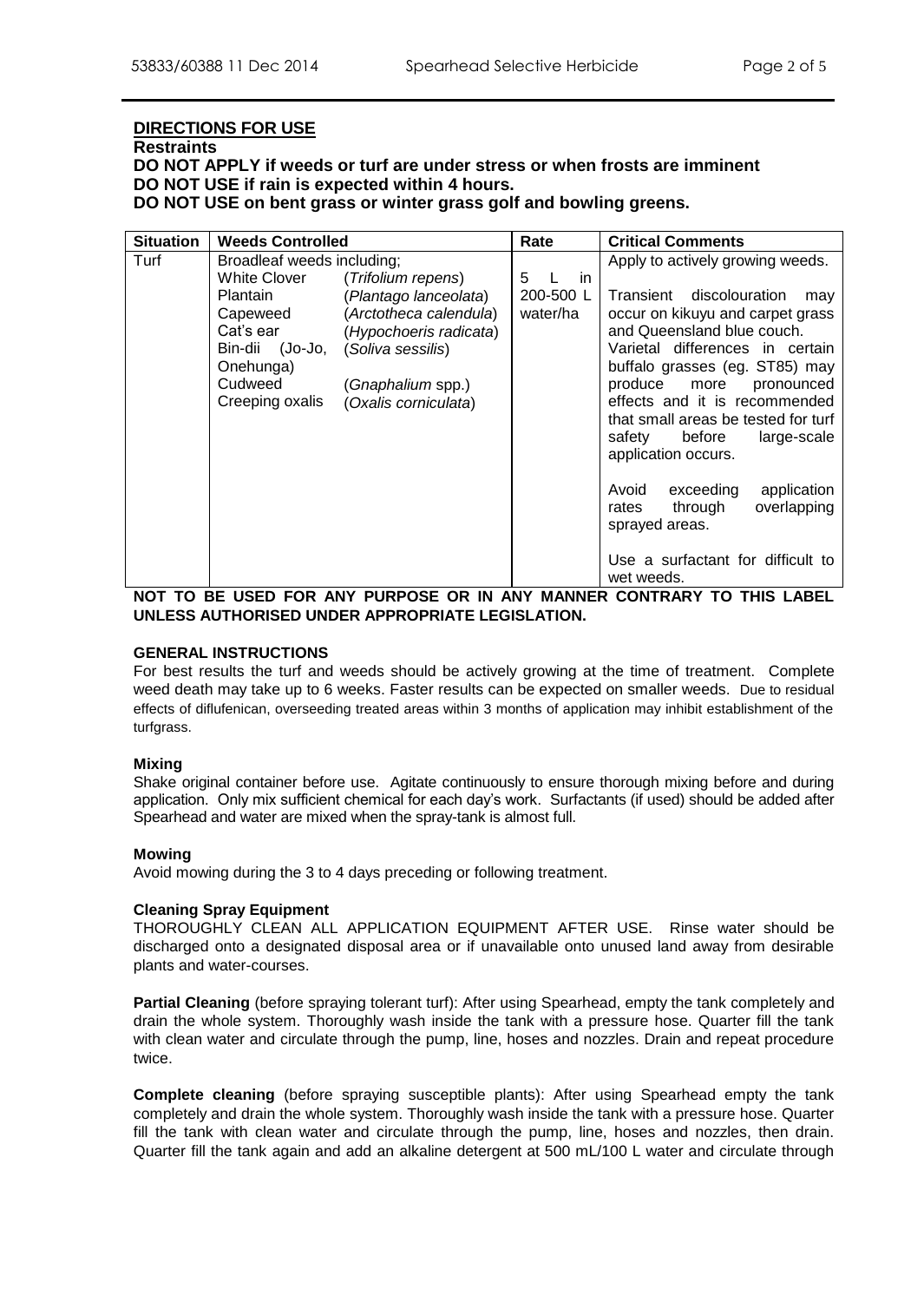the system for at least 15 minutes. Drain, remove filters and nozzles and clean separately. Rinse inside the tank thoroughly using a pressure hose and flush system with clean water.

**RESISTANCE WARNING GROUP F I HERBICIDE**

Spearhead Selective Herbicide is a member of the nicotinanilide, phenoxy and pyridine groups of herbicides. Spearhead Selective Herbicide has the inhibitors of carotenoid biosynthesis and disruptor of cell growth modes of action. For weed resistance management Spearhead is a group **F** and **I** herbicide. Some naturally occurring weed biotypes resistant to Spearhead and other Group **F** and **I** herbicides may exist through normal genetic variability in any weed population. The resistant individuals can eventually dominate the weed population if these herbicides are used repeatedly. These resistant weeds will not be controlled by Spearhead or other Group **F** or **I** herbicides. Since the occurrence of resistant weeds is difficult to detect prior to use, Bayer CropScience accepts no liability for any losses that may result from the failure of Spearhead Selective Herbicide to control resistant weeds.

#### **COMPATIBILITY**

No information is available that indicates physical compatibility with other products. Tank-mixing other products with Spearhead cannot therefore be recommended. As formulations of other manufacturers' products are beyond the control of Bayer CropScience, all mixtures should be tested prior to mixing commercial quantities.

#### **PRECAUTION**

#### **Re-Entry Period**

Do not allow entry into treated areas until the spray has dried. When prior entry is necessary wear cotton overalls buttoned to the neck and wrist (or equivalent clothing) and chemical resistant gloves. Clothing must be laundered after each day's use.

#### **Manual handling of turf**

Hand-weeding and transplanting should not be performed before 2 weeks after spray application, unless workers wear overalls (or equivalent clothing) and chemical resistant gloves.

#### **PROTECTION OF CROPS, NATIVE AND OTHER NON-TARGET PLANTS**

DO NOT apply under weather conditions or from spraying equipment that may cause spray to drift onto nearby susceptible plants/crops, cropping lands or pastures. Spray drift from Spearhead application may cause injury to herbaceous plants, vegetables, fruit crops, vines, ornamentals and trees.

DO NOT use clippings from treated areas for mulch around vegetables or fruit trees.

#### **PROTECTION OF LIVESTOCK**

DO NOT graze treated turf or feed turf clippings from any treated area to poultry or livestock.

#### **PROTECTION OF WILDLIFE, FISH, CRUSTACEANS AND ENVIRONMENT**

Dangerous to fish and other aquatic life. DO NOT contaminate streams, rivers or waterways with the chemical or used containers.

#### **STORAGE AND DISPOSAL**

Store in the closed, original container in a dry, cool, well-ventilated area. Do not store for prolonged periods in direct sunlight. Triple or preferably pressure rinse containers before disposal. Add rinsings to the spray tank. Do not dispose of undiluted chemicals on-site. If recycling, replace cap and return clean containers to recycler or designated collection point. If not recycling, break, crush, or puncture and deliver empty packaging to an approved waste management facility. If an approved waste management facility is not available bury the empty packaging 500 mm below the surface in a disposal pit specifically marked and set up for this purpose clear of waterways, desirable vegetation and tree roots in compliance with relevant local, State or Territory government regulations. DO NOT burn empty containers or product. DO NOT re-use container for any other purpose.